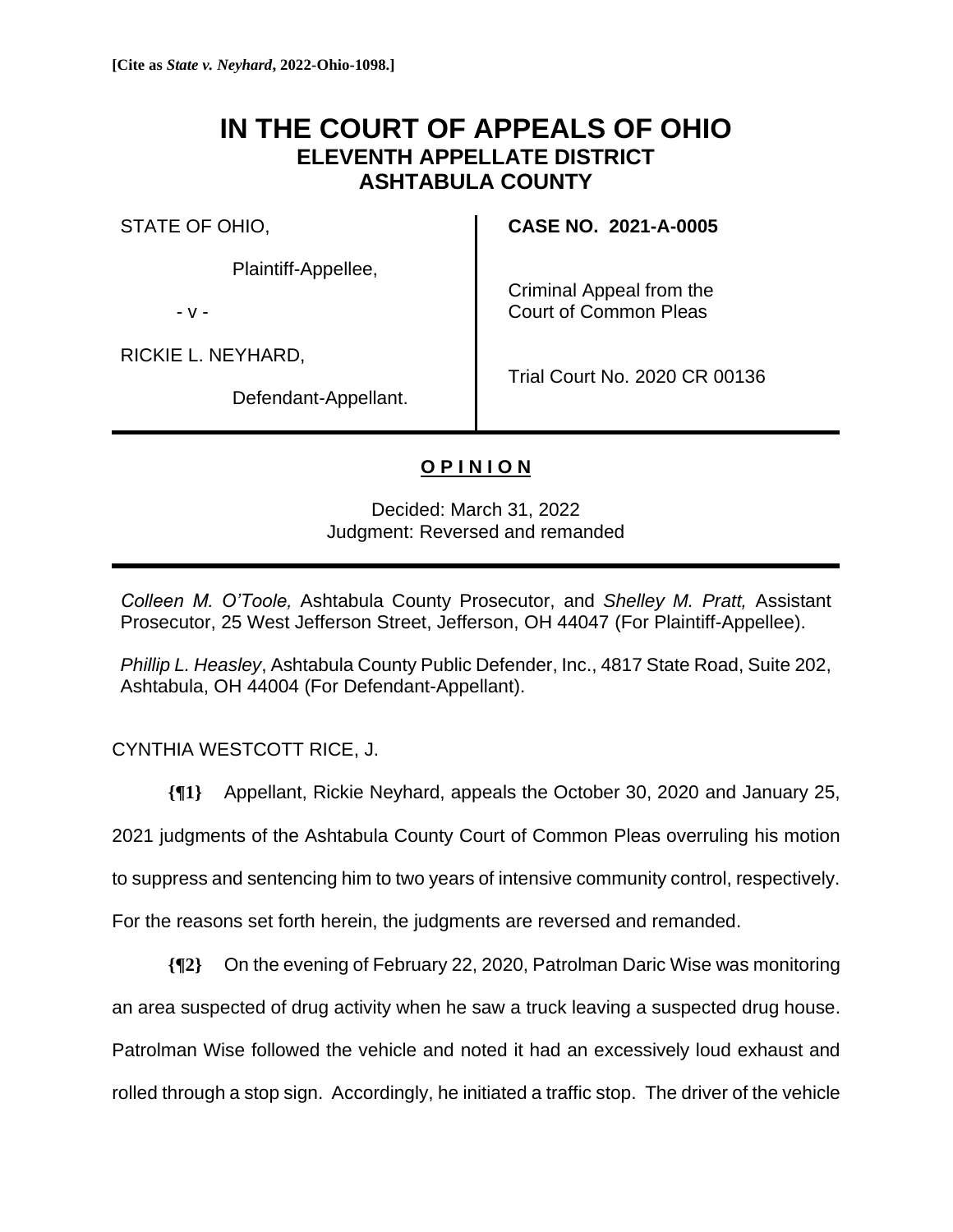was identified as Mr. Neyhard, who was borrowing the truck from a friend. Patrolman Wise called for backup and asked Mr. Neyhard if he had any illegal items in the vehicle, advising he had a K-9 partner with him that would be conducting a "free air sniff."

**{¶3}** When backup arrived a few minutes later, Patrolman Wise had his K-9 partner conduct the sniff of the air outside the vehicle. The dog alerted. Mr. Neyhard was asked to step out of the vehicle and the officers conducted a search of his vehicle. The search revealed two suspected marijuana cigarettes and a loaded pistol in a soft pistol holder underneath a hat and an empty backpack on the passenger's seat. Mr. Neyhard was cited for the failure to stop and loud exhaust and was informed that the prosecutor would be bringing charges related to the weapon.

**{¶4}** Mr. Neyhard was subsequently indicted on one count of Improperly Handling Firearms in a Motor Vehicle, in violation of R.C. 2923.16(B)(I), a felony of the fourth degree. Mr. Neyhard moved to suppress the evidence surrounding the weapon as obtained from an illegal search. The court denied his motion following a suppression hearing. Mr. Neyhard ultimately pleaded no contest and the court sentenced him to two years of intensive community control subject to several conditions. Mr. Neyhard now appeals, assigning one error for our review, which states:

**{¶5}** The trial court erred in overruling appellant's suppression motion.

**{¶6}** "An appellate court's review of a decision on a motion to suppress involves issues of both law and fact." *State v. Eggleston,* 11th Dist. Trumbull No. 2014-T-0068, 2015-Ohio-958, ¶18. As such, the appellate court must accept the trial court's findings of fact if they are supported by competent, credible evidence. *State v. Jones*, 11th Dist. Ashtabula No. 2001-A-0041, 2002-Ohio-6569, ¶16, citing *State v. Guysinger*, 86 Ohio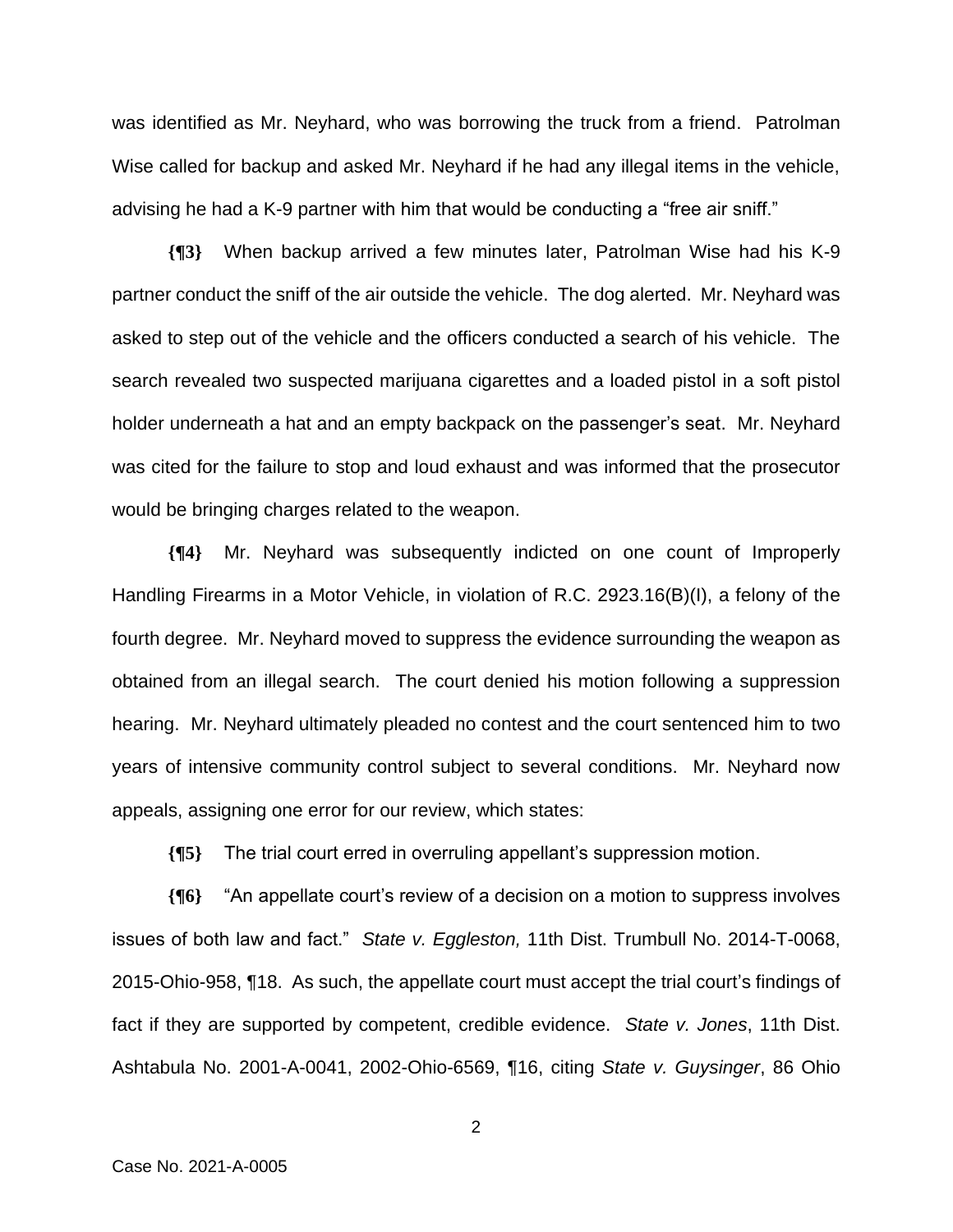App.3d 592, 594 (4th Dist.1993). "Accepting these findings of facts as true, a reviewing court must independently determine as a matter of law, without deference to the trial court's conclusion, whether they meet the appropriate legal standard." *Jones, supra,*  citing *State v. Curry*, 95 Ohio App.3d 93, 96 (8th Dist.1994).

**{¶7}** In the case at bar, it is undisputed that Patrolman Wise was justified in making the traffic initial stop and that after the patrolman's dog alerted, he had probable cause to search the vehicle. The issue Mr. Neyhard challenges on appeal is whether the officer was legally allowed to prolong the stop to conduct a free-air sniff.

**{¶8}** "The Fourth Amendment to the United States Constitution protects individuals from unreasonable searches and seizures." *State v. Croff,* 11th Dist. Trumbull No. 2017-T-0005, 2017-Ohio-8629, ¶22, citing *Terry v. Ohio,* 392 U.S. 1 (1968). "A traffic stop by law enforcement is a seizure that must comply with the Fourth Amendment's reasonableness requirement." *Croff, supra,* at ¶24. "'While the Fourth Amendment \* \* \* does not explicitly state that the violation of its provisions against unlawful search and seizure will result in suppression of the evidence obtained as a result of the violation, the U.S. Supreme Court held that the exclusion of evidence is an essential part of the Fourth Amendment.'" *Eggleston*, *supra,* at ¶17, quoting *State v. Casey*, 12th Dist. Warren No. CA2013-10-090, 2014-Ohio-2586, ¶29.

**{¶9}** "Where a police officer stops a vehicle based on probable cause that a traffic violation has occurred or was occurring, the stop is not unreasonable under the Fourth Amendment \* \* \* even if the officer had some ulterior motive for making the stop, such as a suspicion that the violator was engaging in more nefarious criminal activity." *Dayton v. Erickson,* 76 Ohio St.3d 3 (1996), at syllabus. "If a vehicle has been lawfully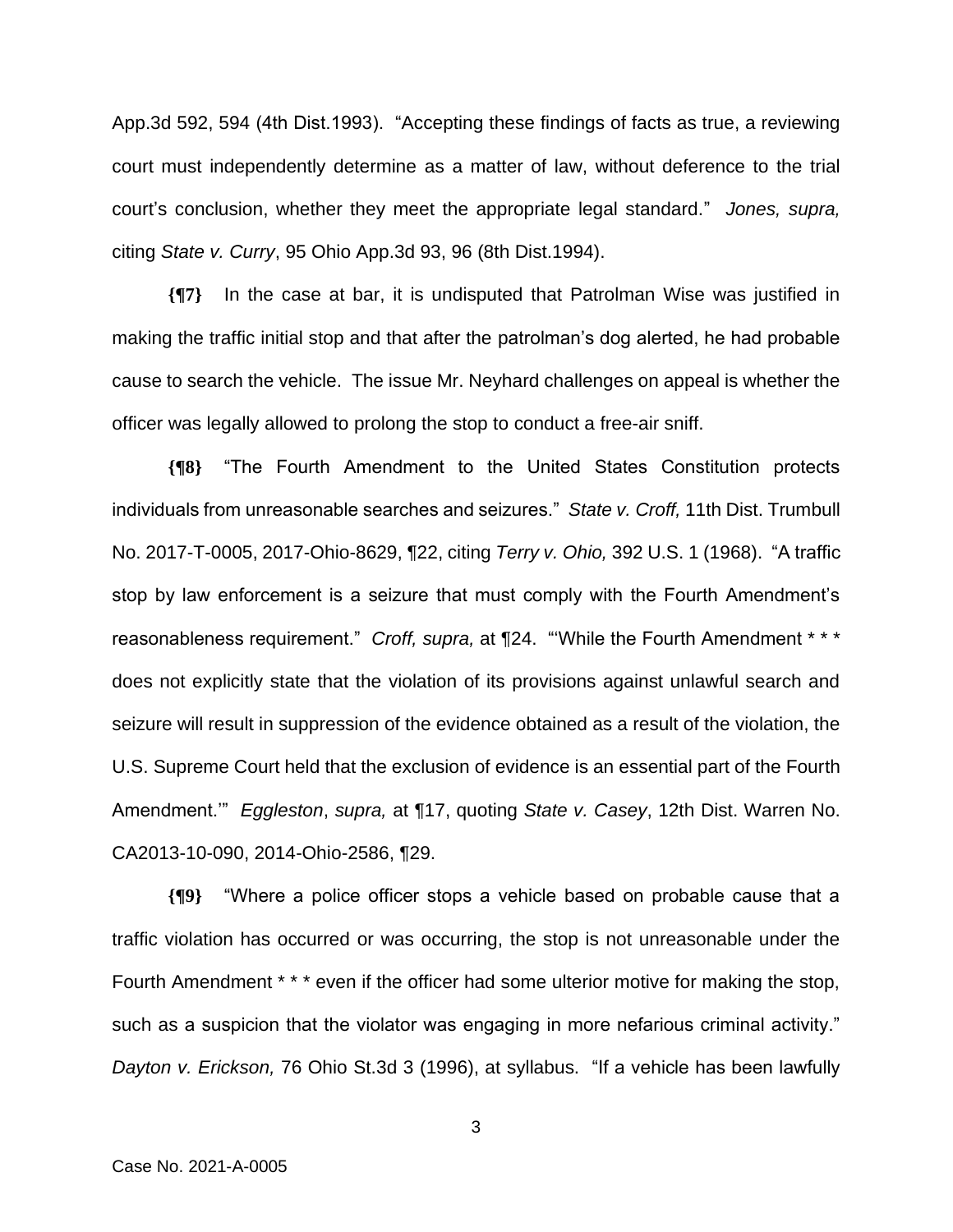detained, the exterior sniff by a trained narcotics dog to detect the presence of illegal drugs does not constitute a search because it does not violate a reasonable expectation of privacy. *State v. Mateucci,* 11th Dist. Lake No. 2001-L-205, 2003-Ohio-702*,* ¶34.

**{¶10}** Nevertheless, in general, an investigative stop may last no longer than necessary to accomplish the initial goal of the stop. *Rodriguez v. United States*, 575 U.S. 348, 354 (2015) ("Authority for the seizure \* \* \* ends when tasks tied to the traffic infraction are—or reasonably should have been—completed."). The length of time for which an officer may delay a motorist stopped for a traffic violation is the period of time sufficient to issue a ticket or warning, including time to run a check on the driver's license, determine whether the driver has any outstanding warrants, and confirm the vehicle's registration and driver's proof of insurance. *State v. Batchili*, 113 Ohio St.3d 403, 2007-Ohio-2204, ¶12; *see also Rodriguez, supra,* at 355. "[A] police stop exceeding the time needed to handle the matter for which the stop was made violates the Constitution's shield against unreasonable seizures." Rodriguez, supra, at 350. "Once it is determined that a delay occurred for the sole purpose of conducting a K-9 'sniff,' the question is not whether the delay was undue, but whether the delay was supported by a reasonable, articulable suspicion of drug activity." *Eggleston, supra*, at ¶28. Mr. Neyhard maintains that there was no suspicion of drug activity on the part of appellant other than driving in a high-crime drug area, and thus the stop was illegally prolonged to conduct a K-9 sniff. We agree.

**{¶11}** The trial court determined that the search and seizure was not illegal because the time between the stop and the free air sniff was about 10 minutes, a reasonable amount of time, and therefore Mr. Neyhard's detention was not unlawfully prolonged. However, the trial court's determination incorrectly focused on the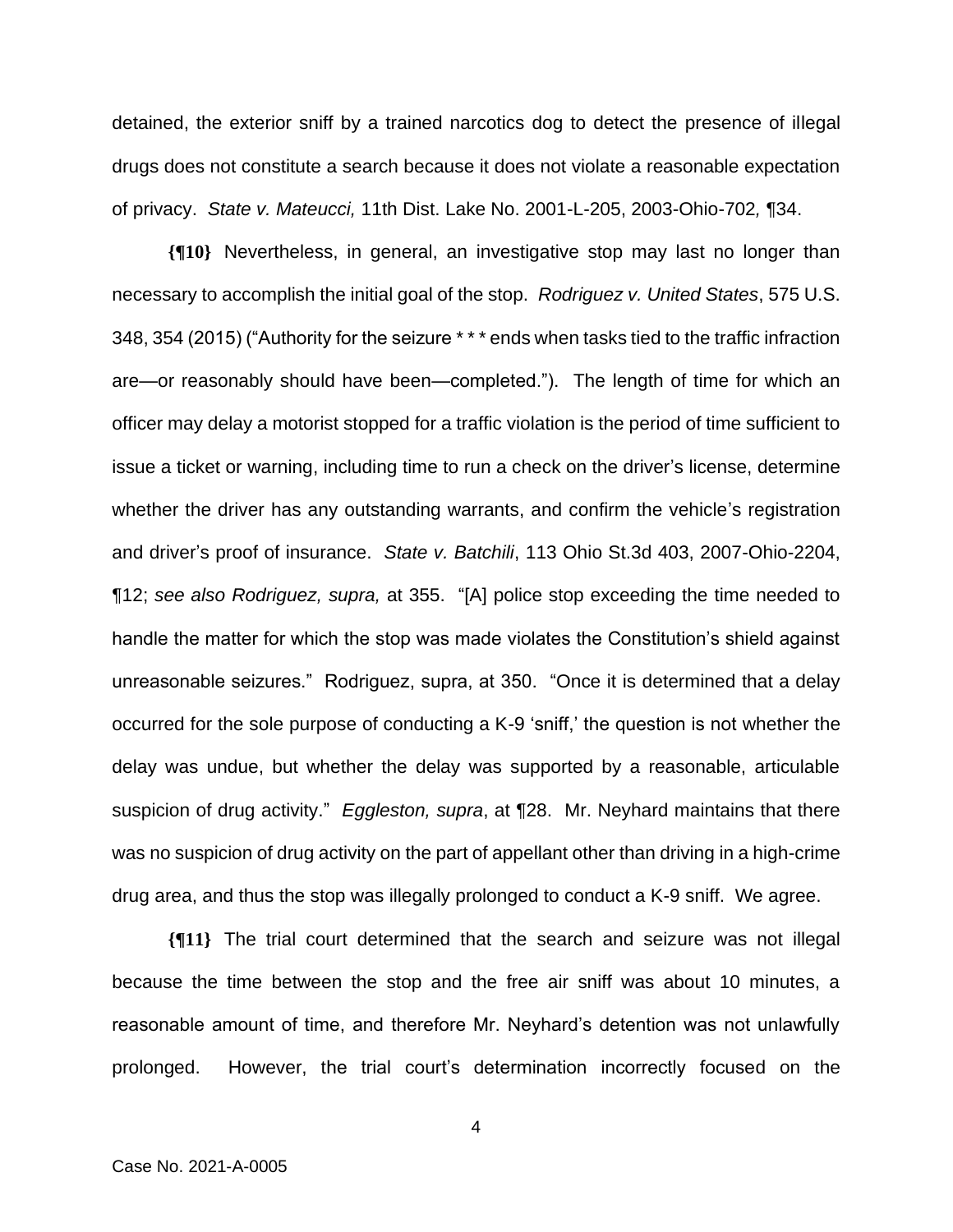reasonableness of the length of time between the initial stop and the canine alert. "'An investigative stop may last no longer than necessary to achieve the purpose of the stop. \* \* \* For example, where the stop is based upon a reasonable suspicion that a motorist has committed a traffic violation, an officer may detain the motorist only long enough to issue a warning or citation.'" *Matteucci, supra,* at ¶29, quoting *State v. French*, 104 Ohio App.3d 740, 747 (12th Dist.1995). Regardless of how long the stop took altogether, the question remains whether the stop was in fact prolonged by any measure of time to conduct the free air sniff and if so, whether the officer had reasonable, articulable suspicion to do so. *Eggleston, supra,* at ¶28.

**{¶12}** The record shows that Patrolman Wise stopped Mr. Neyhard at a few seconds after 5:00 p.m. At 5:04 p.m., Patrolman Wise ran Mr. Neyhard's license through dispatch and called for backup, which arrived three minutes later. In denying the motion to suppress, the trial court expressly noted "[t]he video of the stop shows that Wise spent much of the time period from 5:00 to 5:07 PM waiting for dispatch to answer him." In the body camera video admitted into evidence, the Patrolman can be heard engaging in casual conversation with Mr. Neyhard. The free air sniff began at 5:10. The video and testimony do not affirmatively demonstrate that the officer was awaiting any information from dispatch necessary to finishing the tasks reasonably related to the purpose of the stop.

**{¶13}** Furthermore, no additional reasonable suspicion was developed until after the free air search. According to Patrolman Wise's testimony, Mr. Neyhard was not nervous or uncooperative. There was no odor emanating from the vehicle detectable by the Patrolman, nor excessive air fresheners. Nevertheless, Patrolman Wise delayed